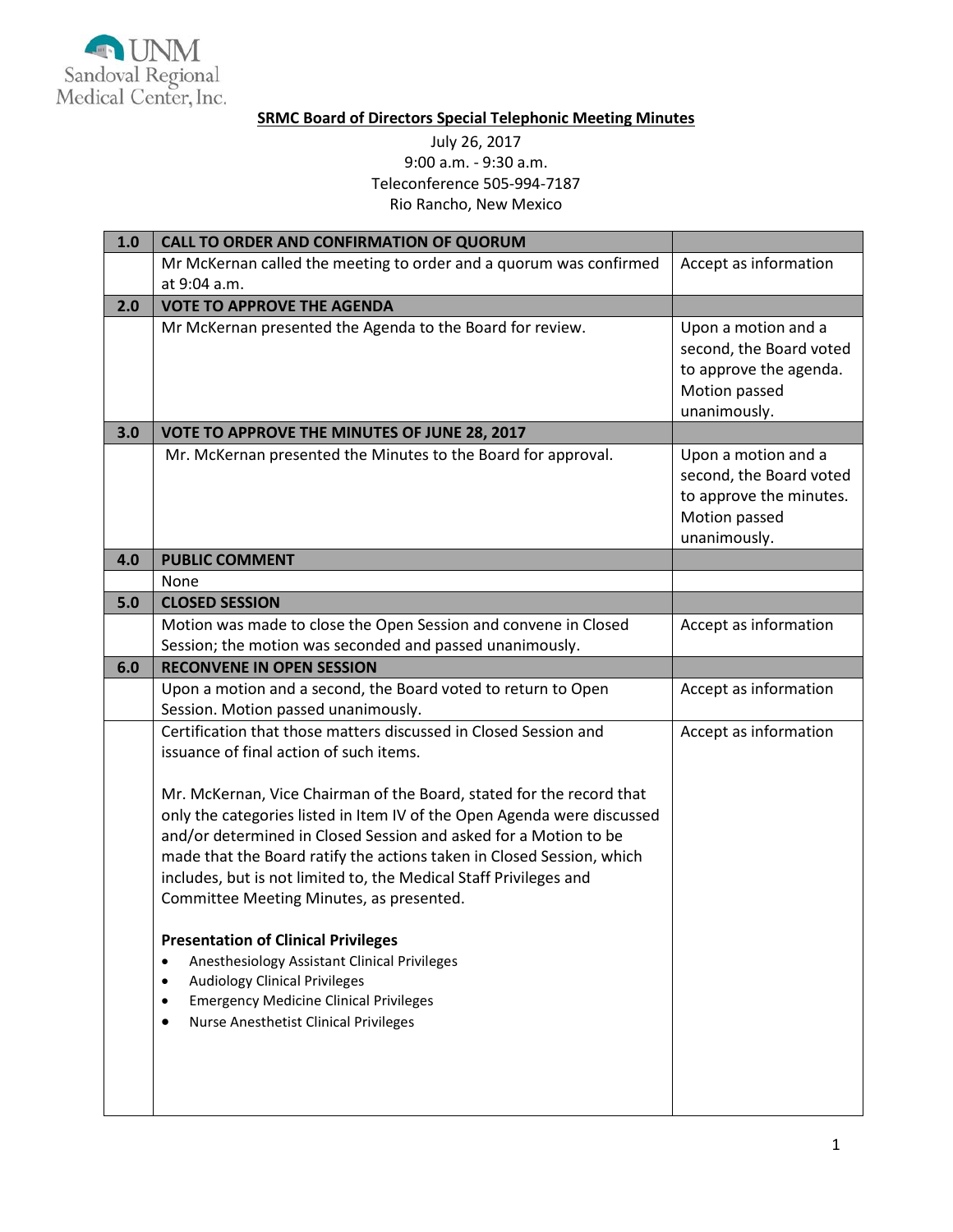

|                                                                   | <b>New Applicants</b>         |                                 |                                               |                |
|-------------------------------------------------------------------|-------------------------------|---------------------------------|-----------------------------------------------|----------------|
|                                                                   | Broehm, Cory Julian, MD       |                                 | <b>Hospital Based/Pathology</b>               | <b>UNM</b>     |
| Carter, Scott, MD                                                 |                               |                                 | <b>Hospital Based/Radiology</b><br><b>UNM</b> |                |
| Castresana, Daniel N.,                                            |                               |                                 | Medicine/Gastroenterology                     | <b>UNM</b>     |
|                                                                   | Diane M. Weber, MD            |                                 | Surgery/General Surgery                       | Davita         |
|                                                                   | Dorin, Maxine, MD             |                                 | Surgery/Gynecology                            | <b>UNM</b>     |
|                                                                   | Harmon-McElheney,             |                                 | Medicine/Audiology                            | Comm.          |
|                                                                   | Helm, Tanya, DO               |                                 | Medicine/Internal Medicine                    | <b>Medicus</b> |
|                                                                   | Hope, Charity B., MD          |                                 | Hospital Based/Pathology                      | Path Assoc.    |
|                                                                   | Hruschka, James A., MD        |                                 | <b>Hospital Based/Anesthesiology</b>          | <b>UNM</b>     |
|                                                                   | Kawar, Yaser, MD              |                                 | Medicine/Pulmonary & Critical Care            | Davita         |
|                                                                   | Li, Ronald, MD                |                                 | Medicine/Internal Medicine                    | Medicus        |
|                                                                   | Montoya, Maria, MD            |                                 | Surgery/Gynecology                            | <b>UNM</b>     |
|                                                                   | Owen, Jonathan G., MD         |                                 | Medicine/Nephrology                           | <b>UNM</b>     |
|                                                                   | Ribner, Andrew, MD            |                                 | Surgery/ENT                                   | Davita         |
|                                                                   | Rocha, Jorge E., MD           |                                 | Hospital Based/Anesthesiology                 | <b>UNM</b>     |
|                                                                   | Smith, Graham C., MD          |                                 | Hospital Based/Emergency Medicine             | <b>UNM</b>     |
|                                                                   | Zeller, Jason, MD             |                                 | Hospital Based/Emergency Medicine             | <b>UNM</b>     |
|                                                                   | <b>Reappointments</b>         |                                 |                                               |                |
|                                                                   | Ahmed, Shozab, MD             |                                 | Medicine/Internal Medicine                    | <b>UNM</b>     |
|                                                                   | Ansevin, Carl, MD             |                                 | Medicine/Neurology                            | <b>PSA</b>     |
|                                                                   | Bankhurst, Arthur, D., MD     |                                 | Medicine/Rheumatology                         | <b>UNM</b>     |
|                                                                   | Black, Brandee, S., MD        |                                 | Medicine/Family Medicine                      | <b>UNM</b>     |
| Blacklock, Lisa, MD<br>Burge, Mark, R., MD<br>Dell, Megan, J., MD |                               | Surgery/Orthopedics             | <b>UNM</b>                                    |                |
|                                                                   |                               | Medicine/Endocrinology          | <b>UNM</b>                                    |                |
|                                                                   |                               | <b>Hospital Based/Radiology</b> | <b>UNM</b>                                    |                |
|                                                                   | Elliott, James, C, MD         |                                 | Hospital Based/Emergency Medicine             | <b>UNM</b>     |
|                                                                   | Fine, Stephanie, Grace, MD    |                                 | Surgery/Surgical Oncology                     | <b>UNM</b>     |
| Foster, Gregory, L, AA-C                                          |                               |                                 | Hospital Based/Pathology                      | PSA            |
|                                                                   | Gutjahr, Christopher, James,  |                                 | Hospital Based/Anesthesiology                 | <b>UNM</b>     |
|                                                                   | Kalan, Clinton, Phillip, PA-C |                                 | <b>Hospital Based/Radiology</b>               | <b>UNM</b>     |
| Komesu, Yuko, M., MD                                              |                               |                                 | Hospital Based/Emergency Medicine             | <b>UNM</b>     |
| LaGrone, Robert, A., MD                                           |                               |                                 | Surgery/Gynecology                            | <b>UNM</b>     |
| Landesman, Barbara, Anne,                                         |                               |                                 | Medicine/Neurology                            | <b>PSA</b>     |
| Narrow, William, Erwin, MD                                        |                               |                                 | Medicine/Psychiatry                           | <b>UNM</b>     |
| Novinc Antes, Kate, AA-C                                          |                               |                                 | Hospital Based/Anesthesiology                 | <b>UNM</b>     |
| Reyes, Kathleen, MD                                               |                               |                                 | Hospital Based/Anesthesiology                 | <b>UNM</b>     |
|                                                                   | Richards, Michael, Edward, MD |                                 | Hospital Based/Anesthesiology                 | <b>UNM</b>     |
|                                                                   | Valdez, Celia, B., MD         |                                 | Hospital Based/Emergency Medicine             | <b>UNM</b>     |
| Villas-Adams, Angelina, A., MD                                    |                               |                                 | Medicine/Family Medicine                      | <b>UNM</b>     |
| Zafar, Atif, MD                                                   |                               |                                 | Medicine/Neurology                            | <b>UNM</b>     |
| Zhang, Qian-Yun, MD                                               |                               |                                 | <b>Hospital Based/Pathology</b>               | <b>UNM</b>     |
|                                                                   |                               |                                 |                                               |                |